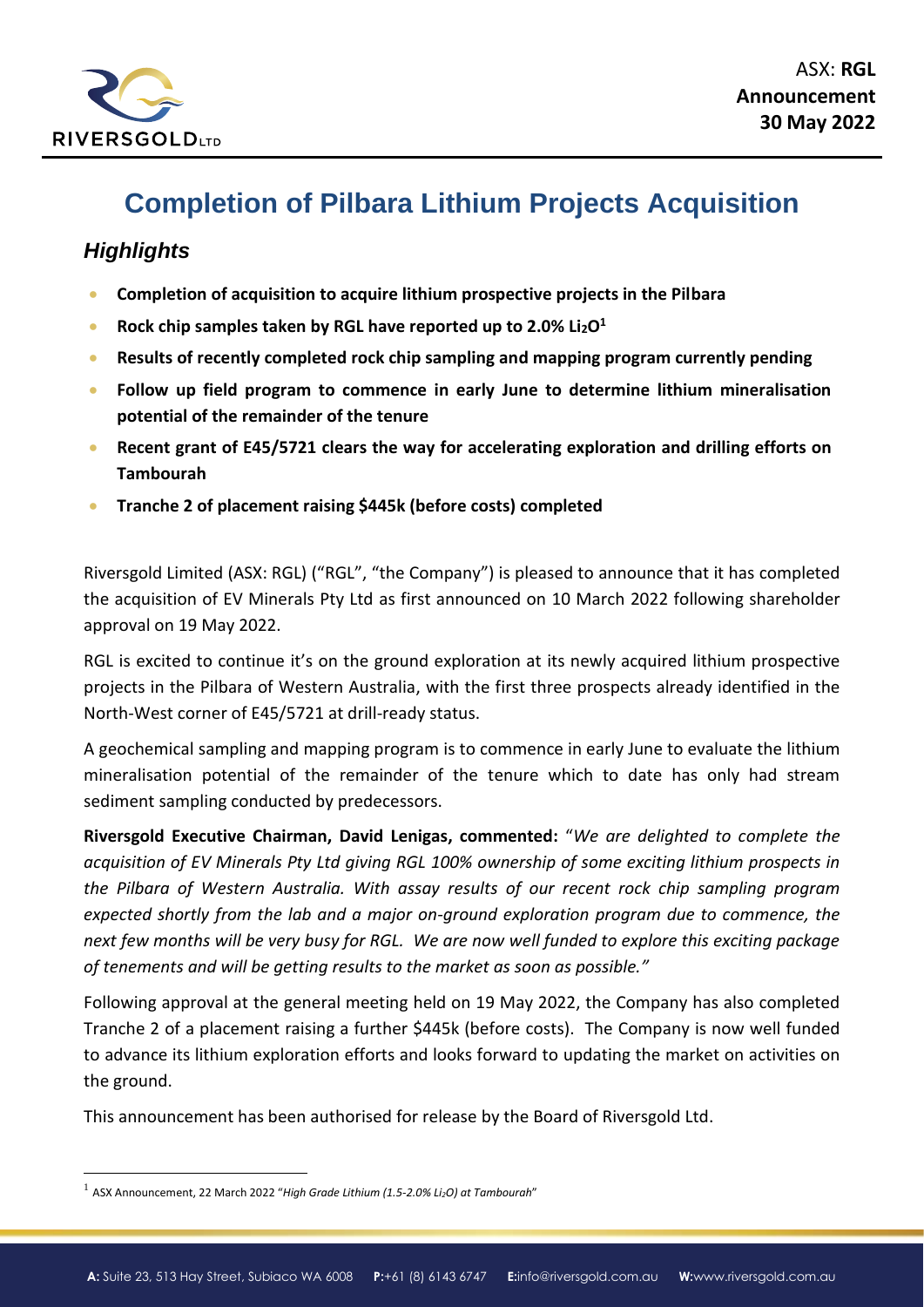



*Figure 1: Location of Tambourah within the Pilbara Craton*

#### **For further information, please contact**

Julian Ford Chief Executive Officer P: (08) 6143 6747

E: [jford@riversgold.com.au](mailto:jford@riversgold.com.au)

### **About Riversgold**

Riversgold Ltd is an ASX-listed exploration company with a lithium focused strategy with its major assets in the world-renowned Pilbara and Yilgarn cratons in Western Australia. In 2022, the Company acquired a suite of four lithium-prospective exploration tenement applications covering 164km<sup>2</sup> in the Pilbara region. The key Tambourah Project is under explored and has the potential to host a major lithium-caesium-tantalum system much like the nearby Pilgangoora and Wodgina deposits. The Riversgold portfolio also offers strong exposure to gold and nickel through its large landholding at the Kurnalpi Project in the Yilgarn.